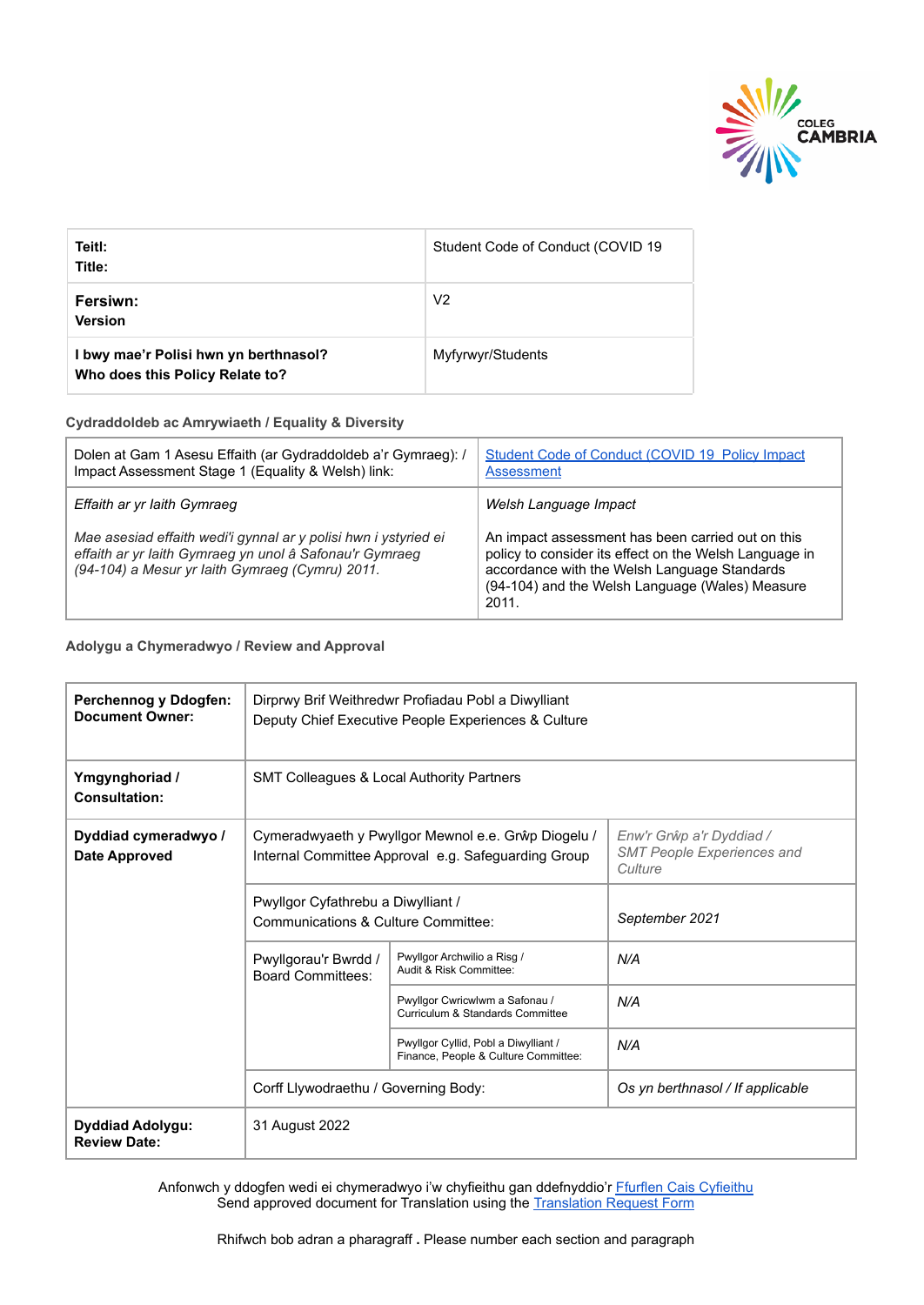

# **Table of Contents**

# **Student Code of Conduct (COVID 19)**

| 1. | Purpose                            | 3 |
|----|------------------------------------|---|
| 2. | Scope                              | 3 |
| 3. | <b>Principles</b>                  | 3 |
| 4. | <b>Individual Responsibilities</b> | 3 |
| 5. | Monitoring                         | 4 |
| 6. | Appendix One (Poster for Display)  | 5 |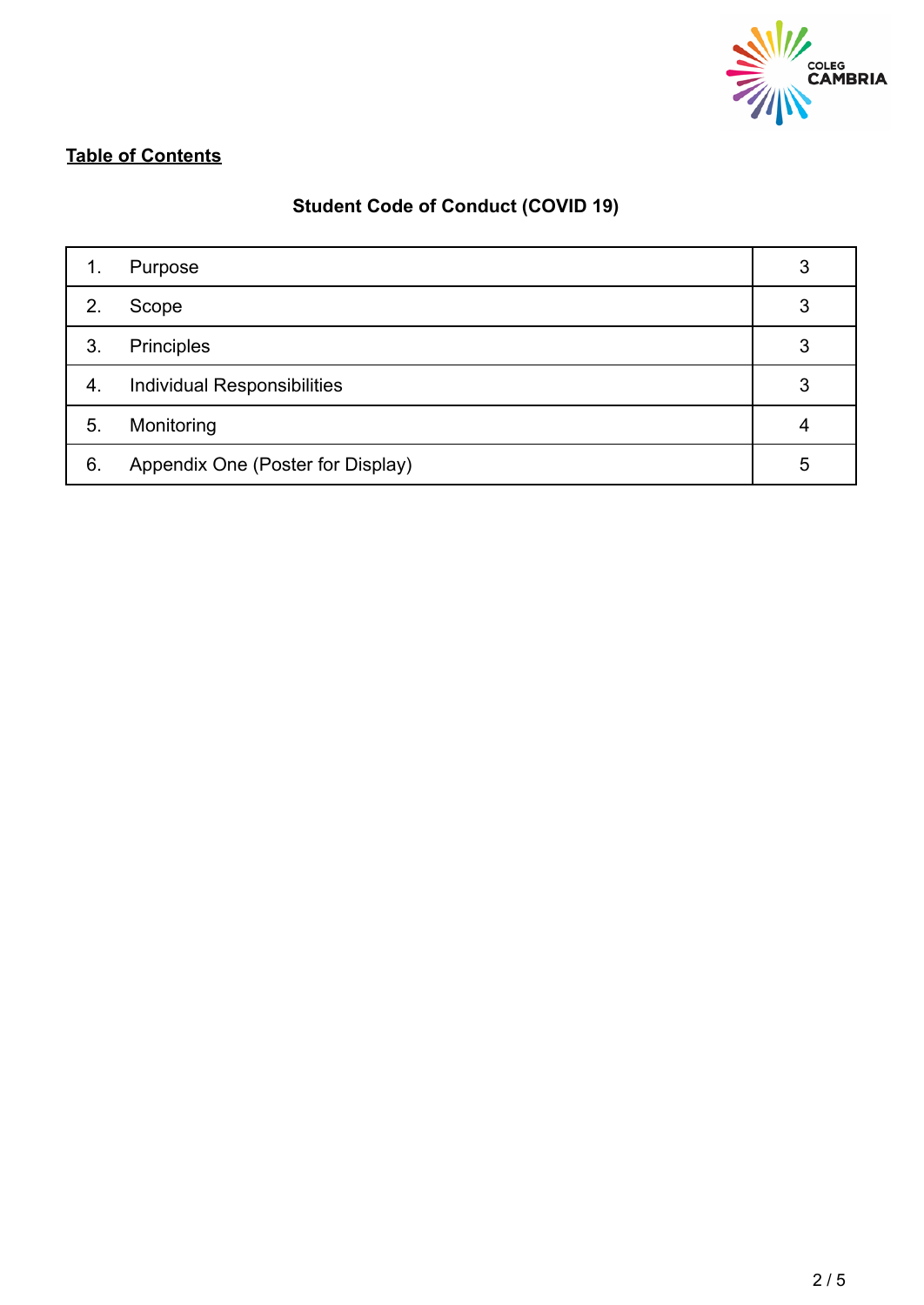## **1. Purpose**



1.1 The purpose of this policy is to detail the expectations of students in supporting the College to comply with Welsh [Government](https://gov.wales/guidance-safe-operation-post-16-learning) [Guidelines](https://gov.wales/guidance-safe-operation-post-16-learning) for the Safe Operation of post 16 providers, and the College's Risk Assessment relating to Covid-19. Whilst the College has primary responsibility for Health and Safety in the College, every individual student has a duty to take care of their own Health and Safety and that of others who may be affected by their actions. Students must cooperate with the College to help everyone meet the legal requirements.

### **2. Scope**

2.1 This policy applies to all students enrolled at Coleg Cambria, including further education and higher education students, apprentices, work based learning students and adult community students. This policy also applies to any 14-16 year old learners attending the college on either full time courses or as part of school links courses. If a matter arises relating to 14 to 16 students the local authority and/or the school must be contacted at the outset to ensure that school based staff adhere to the government guidance in place for school settings protocols that are in place within a school setting are followed.

### **3. Principles**

- 3.1 This policy forms part of a group of related policies which set out:
	- What students can expect from the College (Learner Contract).
	- What the College expects of all its students (Student Code of Conduct and Learners' Attendance & Punctuality Policy).
	- The action to be taken in the event of a breach of the Code of Conduct (the Student Disciplinary Policy).

### **4. Individual Responsibilities**

- 4.1 All students are required to comply with the Welsh [Government](https://gov.wales/coronavirus) Guidance published in response to the COVID 19 pandmeic, and with any preventive measures in place on College and employer sites, including wear face coverings where required.
- 4.2 You can still attend college if you have mild cold-like symptoms, but you **must not** attend if you have [COVID-19 symptoms.](https://gov.wales/check-your-symptoms-see-if-you-need-coronavirus-medical-help)

The three main symptoms of COVID-19 to be aware of are: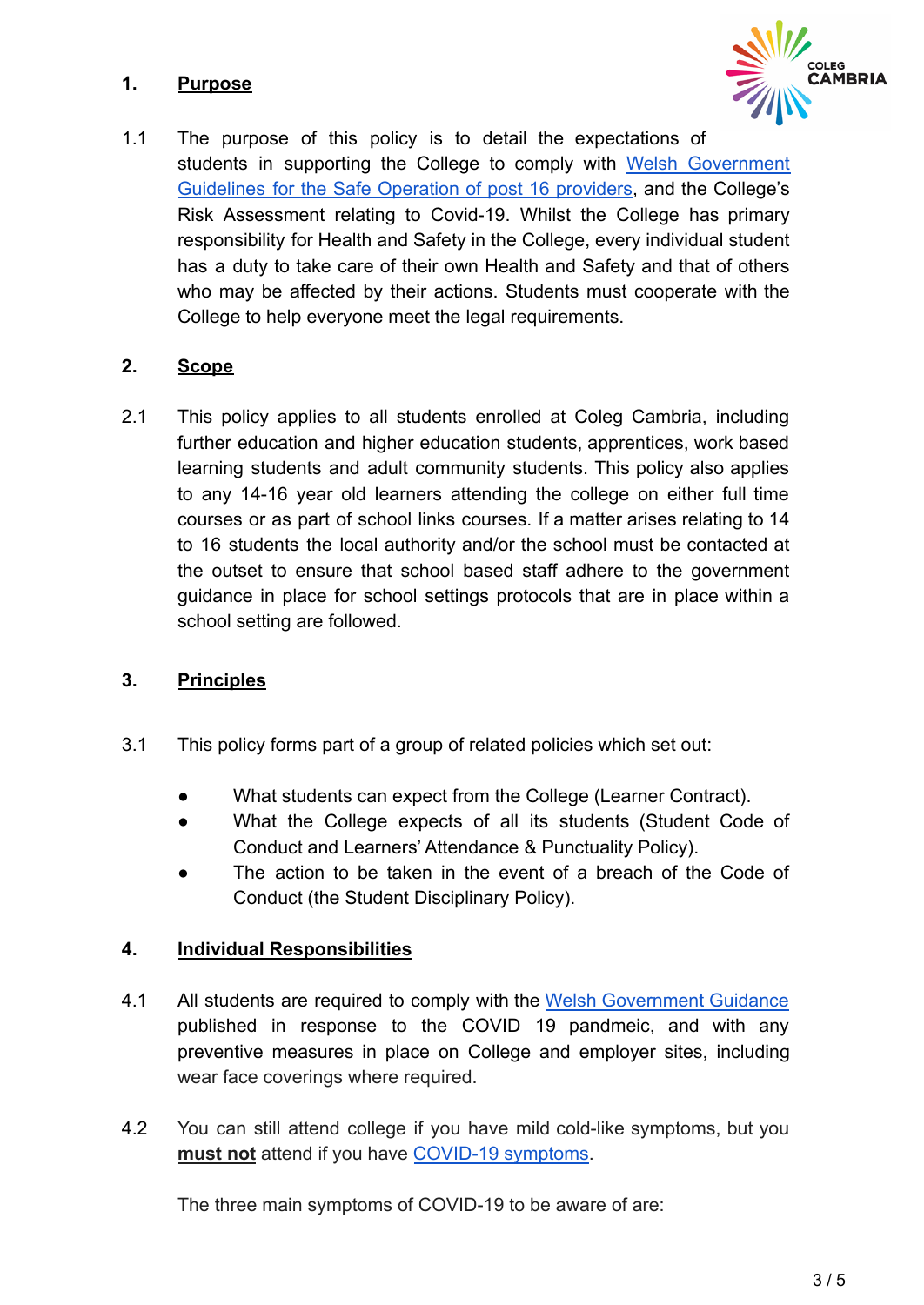- a new continuous cough
- fever or high temperature
- loss of, or change in, sense of smell or taste



- 4.3 If you develop one of these symptoms or if you have had a positive lateral flow test, you must follow the [self-isolation](https://gov.wales/self-isolation) guidance and [apply for](https://gov.wales/get-tested-coronavirus-covid-19) [a PCR test.](https://gov.wales/get-tested-coronavirus-covid-19)
- 4.4 Do not attend college if you have previously tested positive/or displayed the symptoms for Covid-19 and are still within the statutory self-isolation period specified by the Government.
- 4.5 Do inform a member of staff immediately if you begin to experience symptoms of Covid-19 when on site. You will be required to leave College (a member of staff will provide appropriate support) not to return until you either receive a negative PCR test result or have completed an isolation period following a positive PCR test result.
- 4.6 All adults who have been fully-vaccinated, or those under 18, are no longer required to self-isolate (August 2021) if they are identified as a close contact of someone with coronavirus. You will be advised on how to minimise any risks and stay safe, by taking certain actions for 10 days including;
	- **● Avoid contact with anyone at greater risk from the effects of COVID-19 infection.**
	- **● Be alert for new symptoms.**
	- **● Limit contact with large groups of people as much as possible.**
	- **● Keep washing hands regularly.**
- 4.7 There may be certain circumstances where fully vaccinated and under 18s contacts may still be instructed to self-isolate by the Test, Trace, Protect service: further advice will be provided in this instance.

# **5 Monitoring**

This policy will be subject to continual monitoring by the Deputy Chief Executive People Experiences & Culture, and reviewed accordingly based on the latest Welsh Government Guidance and/or Local Authority Guidance. Any immediate changes regarding preventive measures will be notified to students via Student Hub.